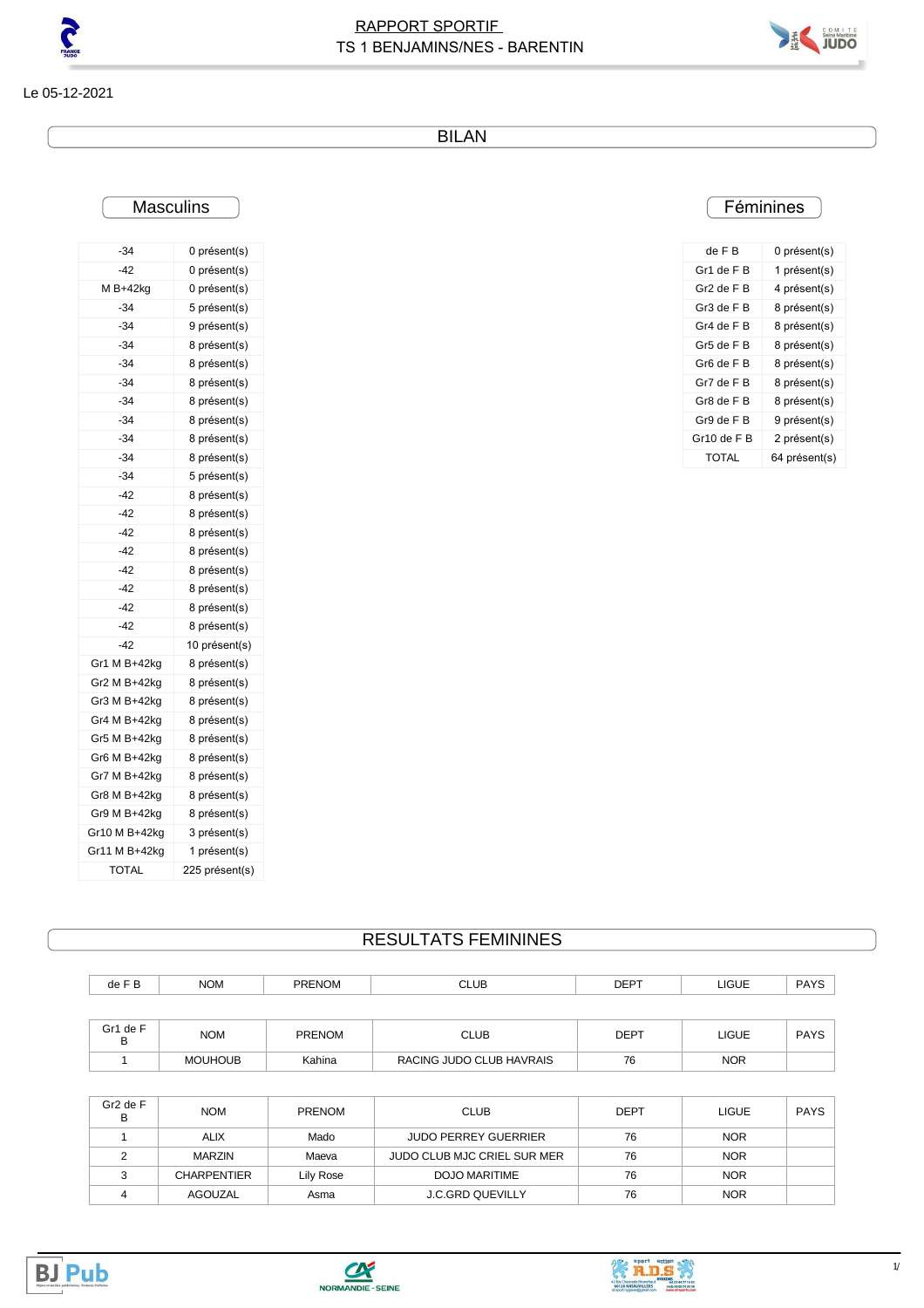

#### **RAPPORT SPORTIF** TS 1 BENJAMINS/NES - BARENTIN



| Gr3 de F<br>в | <b>NOM</b>                  | PRENOM       | <b>CLUB</b>                       | DEPT | <b>LIGUE</b> | PAYS |
|---------------|-----------------------------|--------------|-----------------------------------|------|--------------|------|
|               | <b>MOTEMONA</b><br>MANZOMBI | Chilo Jeanne | <b>JC ST LEGER DU BOURG DENIS</b> | 76   | <b>NOR</b>   |      |
|               | <b>BOSSART</b>              | Lena         | <b>JUDO CLUB BOOS</b>             | 76   | <b>NOR</b>   |      |
| ◠             | LE QUERE                    | Elaia        | CLUB DE JUDO MALAUNAY             | 76   | <b>NOR</b>   |      |
| $\sim$        | <b>FONDIMARE</b>            | Lise         | <b>ESM GONFREVILLE</b>            | 76   | <b>NOR</b>   |      |

| Gr4 de F<br>в | <b>NOM</b>    | <b>PRENOM</b> | <b>CLUB</b>              | DEPT | <b>LIGUE</b> | PAYS |
|---------------|---------------|---------------|--------------------------|------|--------------|------|
|               | ZAAGUG        | Joumana       | RACING JUDO CLUB HAVRAIS | 76   | <b>NOR</b>   |      |
|               | LETHUILLIER   | Fytie         | LE BUDOKAN JJJ LE HAVRE  | 76   | <b>NOR</b>   |      |
|               | ZHAZAA        | Fatima Zahra  | A.AMICALE COURONNAIS     | 76   | <b>NOR</b>   |      |
| $\sim$        | <b>MAGNAN</b> | Ines          | <b>J.C.DUCLAIR</b>       | 76   | <b>NOR</b>   |      |

| Gr5 de F<br>в | <b>NOM</b>                         | <b>PRENOM</b> | <b>CLUB</b>                     | <b>DEPT</b> | <b>LIGUE</b> | PAYS |
|---------------|------------------------------------|---------------|---------------------------------|-------------|--------------|------|
|               | GOASGUEN                           | Maelys        | LOIS.CULT.MARTIN EGLISE         | 76          | <b>NOR</b>   |      |
|               | <b>GUERILLON</b>                   | Chloé         | <b>J.C.MONTVILLE</b>            | 76          | <b>NOR</b>   |      |
|               | <b>FEMEL</b>                       | Emma          | LOIS CULT MARTIN EGLISE         | 76          | <b>NOR</b>   |      |
| ົ             | <b>BRIDAY</b><br><b>DESSOURCES</b> | Gisele        | <b>JUDO CLUB VARENGEVILLAIS</b> | 76          | <b>NOR</b>   |      |

| Gr <sub>6</sub> de F<br>в | <b>NOM</b>         | <b>PRENOM</b> | <b>CLUB</b>                | DEPT | LIGUE      | PAYS |
|---------------------------|--------------------|---------------|----------------------------|------|------------|------|
|                           | MAALI              | Saoussane     | RACING JUDO CLUB HAVRAIS   | 76   | <b>NOR</b> |      |
|                           | <b>COUSINARD</b>   | Manon         | U.SPORTIVE DE LA PRESQUILE | 76   | <b>NOR</b> |      |
|                           | <b>PIGNE</b>       | Anatolie      | <b>ASPTT ROUEN</b>         | 76   | <b>NOR</b> |      |
|                           | <b>SUKHASHVILI</b> | Mariami       | HAVRE ATHLETIC CLUB JUDO   | 76   | <b>NOR</b> |      |

| Gr7 de F<br>в | <b>NOM</b>    | <b>PRENOM</b> | <b>CLUB</b>              | DEPT | <b>LIGUE</b> | <b>PAYS</b> |
|---------------|---------------|---------------|--------------------------|------|--------------|-------------|
|               | <b>MORSLI</b> | Kawtar        | RACING JUDO CLUB HAVRAIS | 76   | <b>NOR</b>   |             |
|               | <b>SIDIBE</b> | Saran Jessica | <b>JC DU GRAND ROUEN</b> | 76   | <b>NOR</b>   |             |
| $\sim$        | DJEDDI        | Leila         | <b>J.C.GRD QUEVILLY</b>  | 76   | <b>NOR</b>   |             |
|               | EBRAN         | Louane        | <b>J.C.GRD QUEVILLY</b>  | 76   | <b>NOR</b>   |             |

| Gr8 de F<br>в | <b>NOM</b>       | <b>PRENOM</b> | <b>CLUB</b>            | <b>DEPT</b> | <b>LIGUE</b> | <b>PAYS</b> |
|---------------|------------------|---------------|------------------------|-------------|--------------|-------------|
|               | RAKOTONANDRASANA | lary          | <b>GOURNAY JUDO</b>    | 76          | <b>NOR</b>   |             |
|               | <b>BOROVSAK</b>  | Lucie         | <b>J.C.MONTVILLE</b>   | 76          | <b>NOR</b>   |             |
|               | WEGRICH          | Illyana       | JUDO CLUB VAL DE SAANE | 76          | <b>NOR</b>   |             |
|               | THIERRY FOURNIER | Camille       | CLUB DE JUDO MALAUNAY  | 76          | <b>NOR</b>   |             |

| Gr9 de F<br>в | <b>NOM</b>         | <b>PRENOM</b> | <b>CLUB</b>                  | <b>DEPT</b> | <b>LIGUE</b> | PAYS |
|---------------|--------------------|---------------|------------------------------|-------------|--------------|------|
|               | <b>BEN SETHOUM</b> | Eya           | <b>JC ST ETIENNE ROUVRAY</b> | 76          | <b>NOR</b>   |      |
|               | <b>FERCOQ</b>      | Lvna          | RACING JUDO CLUB HAVRAIS     | 76          | <b>NOR</b>   |      |
|               | <b>DURAND</b>      | Letty         | NOINTOT JUDO                 | 76          | <b>NOR</b>   |      |
|               | <b>POCHON</b>      | Marie         | CLUB DE JUDO MALAUNAY        | 76          | <b>NOR</b>   |      |

| Gr10 de F<br>ь | <b>NOM</b>                        | PRENOM   | <b>CLUB</b>         | <b>DEPT</b> | <b>LIGUE</b> | PAYS |
|----------------|-----------------------------------|----------|---------------------|-------------|--------------|------|
|                | <b>MECHOUCHE</b><br><b>TOCQUE</b> | Kahina   | JC LILLEBONNAIS USL | 76          | <b>NOR</b>   |      |
|                | LEVEQUE                           | Clemence | CS BRAYON           | 76          | <b>NOR</b>   |      |

# **RESULTATS MASCULINS**

| -371 | <b>NOM</b><br>_____ | <b>PRENOM</b><br>$\sim$ $\sim$ | CLUB<br>___ | <b>DEDT</b><br>◡└ | <b>LIGUE</b><br>_____ | つハンく |
|------|---------------------|--------------------------------|-------------|-------------------|-----------------------|------|
|      |                     |                                |             |                   |                       |      |





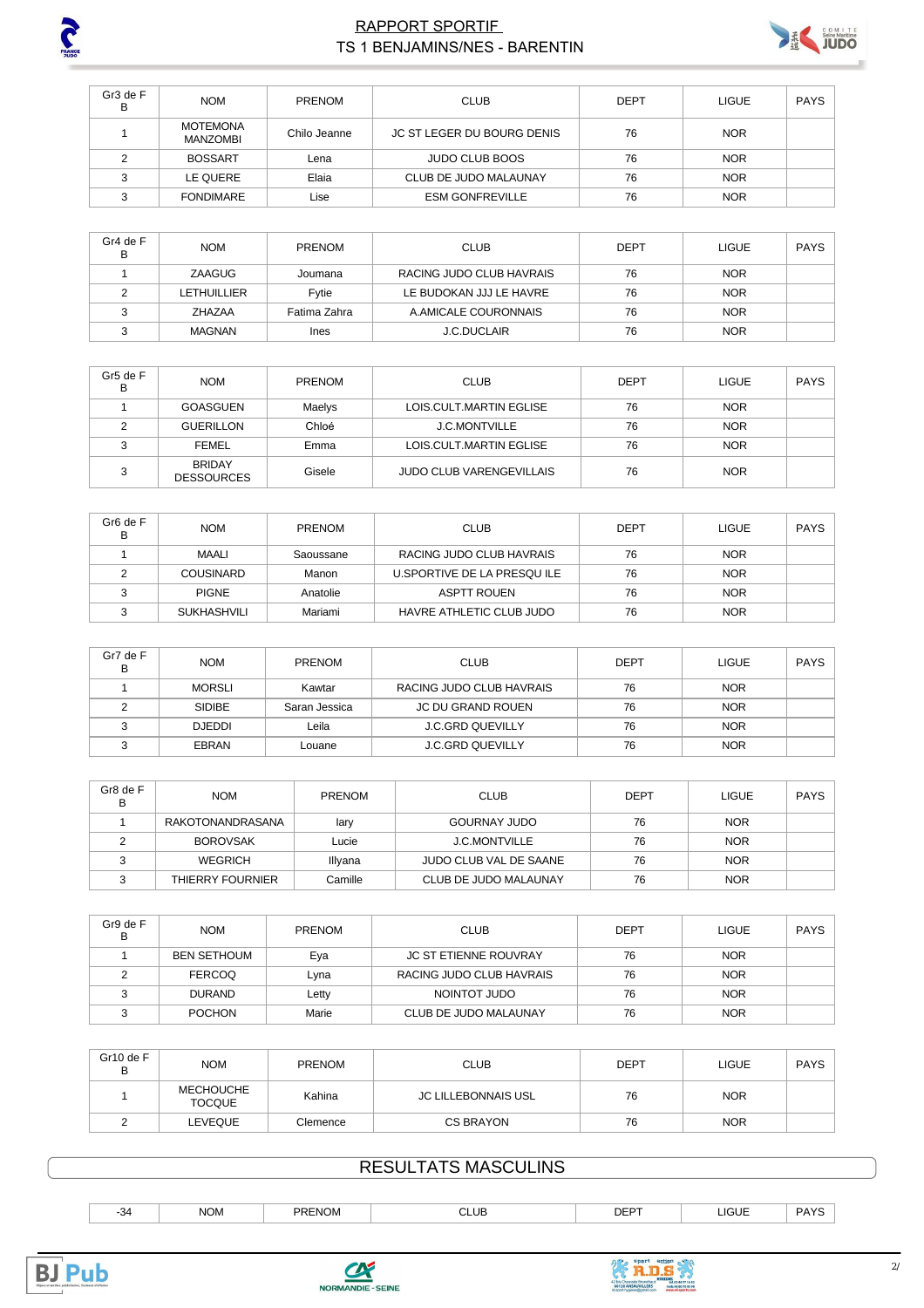

### RAPPORT SPORTIF **DENTIFE AREA SERVES AND ALL AND SERVES** TS 1 BENJAMINS/NES - BARENTIN

| $-42$          | <b>NOM</b>        | <b>PRENOM</b> | <b>CLUB</b>                                     | <b>DEPT</b> | <b>LIGUE</b> | <b>PAYS</b> |
|----------------|-------------------|---------------|-------------------------------------------------|-------------|--------------|-------------|
|                |                   |               |                                                 |             |              |             |
| M B+42kg       | <b>NOM</b>        | <b>PRENOM</b> | <b>CLUB</b>                                     | <b>DEPT</b> | <b>LIGUE</b> | <b>PAYS</b> |
|                |                   |               |                                                 |             |              |             |
| $-34$          | <b>NOM</b>        | <b>PRENOM</b> | <b>CLUB</b>                                     | <b>DEPT</b> | <b>LIGUE</b> | <b>PAYS</b> |
| $\mathbf{1}$   | <b>DUBOC</b>      | Martin        | CLUB DE JUDO MALAUNAY                           | 76          | <b>NOR</b>   |             |
| $\overline{2}$ | <b>PICARD</b>     | Aaron         | A.AMICALE COURONNAIS                            | 76          | <b>NOR</b>   |             |
| 3              | <b>LAURENT</b>    | Yanis         | CLUB DE JUDO MALAUNAY                           | 76          | <b>NOR</b>   |             |
| $\overline{4}$ | <b>MOUTON</b>     | Joshua        | <b>ESM GONFREVILLE</b>                          | 76          | <b>NOR</b>   |             |
| 5              | <b>RICHARD</b>    | Rayan         | <b>J.C.GRD QUEVILLY</b>                         | 76          | <b>NOR</b>   |             |
|                |                   |               |                                                 |             |              |             |
| $-34$          | <b>NOM</b>        | PRENOM        | <b>CLUB</b>                                     | <b>DEPT</b> | <b>LIGUE</b> | <b>PAYS</b> |
| $\mathbf{1}$   | <b>JOIGNANT</b>   | Lucas         | <b>MEIJI JUDO CLUB</b>                          | 76          | <b>NOR</b>   |             |
| $\overline{2}$ | <b>JOUANGUY</b>   | Arthur        | CERCLE D ACTIVITES PHYSIQUES                    | 76          | <b>NOR</b>   |             |
| 3              | <b>DJEDDI</b>     | Adil          | <b>J.C.GRD QUEVILLY</b>                         | 76          | <b>NOR</b>   |             |
| 3              | <b>DANIAULT</b>   | Jean          | <b>ASPTT ROUEN</b>                              | 76          | <b>NOR</b>   |             |
|                |                   |               |                                                 |             |              |             |
| $-34$          | <b>NOM</b>        | <b>PRENOM</b> | <b>CLUB</b>                                     | <b>DEPT</b> | <b>LIGUE</b> | <b>PAYS</b> |
| $\mathbf{1}$   | <b>ARGENCE</b>    | Louis Felix   | <b>J.C.DUCLAIR</b>                              | 76          | <b>NOR</b>   |             |
| $\overline{2}$ | <b>VICAINNE</b>   | Nathael       | <b>EJJL LEMAITRE</b>                            | 76          | <b>NOR</b>   |             |
| 3              | <b>RENAUD</b>     | Youssef       | <b>JC ST ETIENNE ROUVRAY</b>                    | 76          | <b>NOR</b>   |             |
| 3              | <b>EL KALLATI</b> | Yassine       | JC ST ETIENNE ROUVRAY                           | 76          | <b>NOR</b>   |             |
|                |                   |               |                                                 |             |              |             |
| $-34$          | <b>NOM</b>        | <b>PRENOM</b> | <b>CLUB</b>                                     | <b>DEPT</b> | <b>LIGUE</b> | <b>PAYS</b> |
| $\mathbf{1}$   | VALLIENNE         | Nathan        | LE BUDOKAN JJJ LE HAVRE                         | 76          | <b>NOR</b>   |             |
| $\overline{2}$ | PELLEREAU         | Lucas         | <b>JC ST LEGER DU BOURG DENIS</b>               | 76          | <b>NOR</b>   |             |
| 3              | <b>HAZZOUMI</b>   | Akram         | <b>JC ST ETIENNE ROUVRAY</b>                    | 76          | <b>NOR</b>   |             |
| 3              | <b>LORIOT</b>     | Alexandre     | <b>JC ST ETIENNE ROUVRAY</b>                    | 76          | <b>NOR</b>   |             |
|                |                   |               |                                                 |             |              |             |
| $-34$          | <b>NOM</b>        | <b>PRENOM</b> | <b>CLUB</b>                                     | <b>DEPT</b> | <b>LIGUE</b> | <b>PAYS</b> |
| $\mathbf{1}$   | <b>EDDARAAI</b>   | Zakais        | <b>GALLIA CLUB OMNISPORTS</b><br><b>BIHOREL</b> | 76          | <b>NOR</b>   |             |

| EDDARAAI       | Zakais | <b>GALLIA CLUB OMNISPORTS</b><br><b>BIHOREL</b> | 76 | <b>NOR</b> |  |
|----------------|--------|-------------------------------------------------|----|------------|--|
| <b>DALIDO</b>  | Noam   | <b>FJEP LA CERLANGUE</b>                        | 76 | <b>NOR</b> |  |
| <b>BOUKIMI</b> | Redwan | <b>JC ST ETIENNE ROUVRAY</b>                    | 76 | <b>NOR</b> |  |
| <b>HELOUIN</b> | Liam   | LE BUDOKAN JJJ LE HAVRE                         | 76 | <b>NOR</b> |  |

| -34 | <b>NOM</b>     | <b>PRENOM</b> | <b>CLUB</b>              | <b>DEPT</b> | <b>LIGUE</b> | <b>PAYS</b> |
|-----|----------------|---------------|--------------------------|-------------|--------------|-------------|
|     | <b>HUBERT</b>  | Nolan         | DOJO MARITIME            | 76          | <b>NOR</b>   |             |
|     | <b>HOURDIN</b> | Arthur        | JUDO CLUB VAL DE SAANE   | 76          | <b>NOR</b>   |             |
|     | <b>TOUZEL</b>  | Corentin      | <b>GOURNAY JUDO</b>      | 76          | <b>NOR</b>   |             |
|     | <b>FRARY</b>   | Mael          | JUDO CLUB DU PLATEAU EST | 76          | <b>NOR</b>   |             |

| $-34$ | <b>NOM</b>                      | <b>PRENOM</b> | <b>CLUB</b>                     | <b>DEPT</b> | <b>LIGUE</b> | <b>PAYS</b> |
|-------|---------------------------------|---------------|---------------------------------|-------------|--------------|-------------|
|       | <b>GRANGE</b>                   | Raphael       | <b>JUDO PERREY GUERRIER</b>     | 76          | <b>NOR</b>   |             |
|       | <b>JORET</b>                    | Ronan         | <b>JUDO CLUB DU PLATEAU EST</b> | 76          | <b>NOR</b>   |             |
|       | <b>JULIEN</b>                   | Joan          | JC DU GRAND ROUEN               | 76          | <b>NOR</b>   |             |
|       | <b>GUIBERT</b><br><b>MALLET</b> | Robin         | <b>J.C.GRD QUEVILLY</b>         | 76          | <b>NOR</b>   |             |

| -34 | <b>NOM</b>        | <b>PRENOM</b> | CLUB                         | <b>DEPT</b> | <b>LIGUE</b> | <b>PAYS</b> |
|-----|-------------------|---------------|------------------------------|-------------|--------------|-------------|
|     | <b>MERZOUG</b>    | Lounis        | DOJO MARITIME                | 76          | <b>NOR</b>   |             |
|     | <b>CANNEVIERE</b> | Marceau       | CERCLE D ACTIVITES PHYSIQUES | 76          | <b>NOR</b>   |             |
|     | LELOUP            | ∟uther        | A.AMICALE COURONNAIS         | 76          | <b>NOR</b>   |             |
|     | <b>DELABROYE</b>  | Vincent       | RC CAUDEBECAIS               | 76          | <b>NOR</b>   |             |

FRANCE



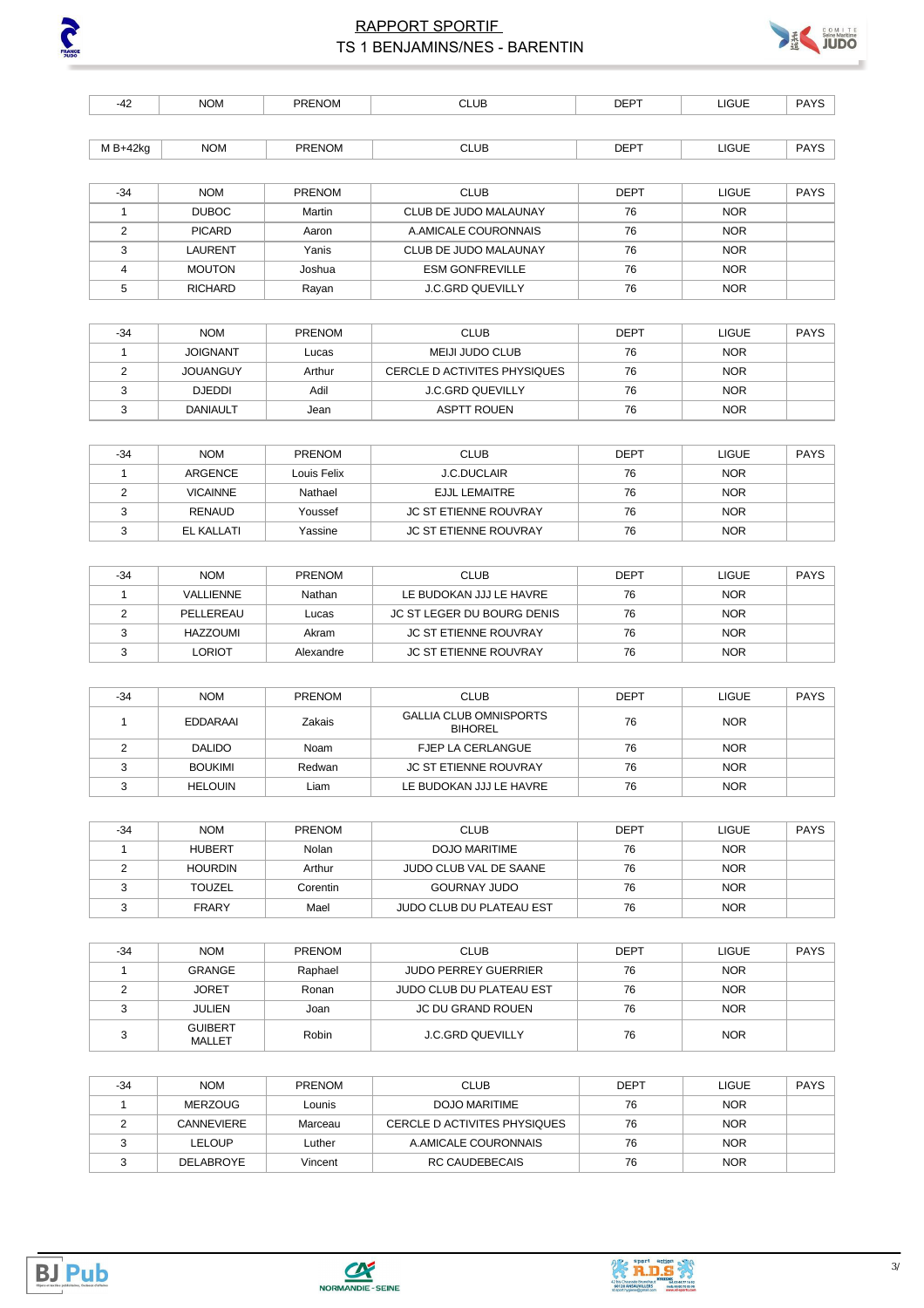

# RAPPORT SPORTIF **DESIGNATION CONTROLS AND SERVE SERVER SUPPORT SPORTIFIER** TS 1 BENJAMINS/NES - BARENTIN



| -34 | <b>NOM</b>     | <b>PRENOM</b> | <b>CLUB</b>                  | <b>DEPT</b> | <b>LIGUE</b> | <b>PAYS</b> |
|-----|----------------|---------------|------------------------------|-------------|--------------|-------------|
|     | <b>BENDAHO</b> | Mohamed       | JC DU GRAND ROUEN            | 76          | <b>NOR</b>   |             |
|     | MAUCOLIN       | Bryan         | <b>CO.REGION ELBEUVIENNE</b> | 76          | <b>NOR</b>   |             |
|     | <b>PREVOT</b>  | Titouan       | JUDO CLUB VAL DE SAANE       | 76          | <b>NOR</b>   |             |
|     | DU COLOMBIER   | Aymeric       | <b>JC DU GRAND ROUEN</b>     | 76          | <b>NOR</b>   |             |

| $-34$ | <b>NOM</b>         | <b>PRENOM</b> | <b>CLUB</b>                 | <b>DEPT</b> | <b>LIGUE</b> | <b>PAYS</b> |
|-------|--------------------|---------------|-----------------------------|-------------|--------------|-------------|
|       | LALIS              | Sacha         | DOJO MARITIME               | 76          | <b>NOR</b>   |             |
|       | MARZIN             | Noe           | JUDO CLUB MJC CRIEL SUR MER | 76          | <b>NOR</b>   |             |
|       | CARON              | Antoine       | CLUB DE JUDO MALAUNAY       | 76          | <b>NOR</b>   |             |
|       | <b>MONCHICOURT</b> | Mael          | <b>FL.ST NICOLAS</b>        | 76          | <b>NOR</b>   |             |
|       | LANGLOIS           | Valentin      | <b>J.C.DUCLAIR</b>          | 76          | <b>NOR</b>   |             |

| $-42$ | <b>NOM</b>      | <b>PRENOM</b> | <b>CLUB</b>              | <b>DEPT</b> | <b>LIGUE</b> | <b>PAYS</b> |
|-------|-----------------|---------------|--------------------------|-------------|--------------|-------------|
|       | <b>KELES</b>    | Omer Faruk    | RACING JUDO CLUB HAVRAIS | 76          | <b>NOR</b>   |             |
|       | LE BOTMEL       | Valentin      | AMIC.LAIQUE MAROMME JUDO | 76          | <b>NOR</b>   |             |
|       | <b>HERVALET</b> | Mathis        | DOJO MARITIME            | 76          | <b>NOR</b>   |             |
|       | <b>CHEVAL</b>   | Alan          | JC DU GRAND ROUEN        | 76          | <b>NOR</b>   |             |

| $-42$ | <b>NOM</b>     | PRENOM | <b>CLUB</b>                     | <b>DEPT</b> | <b>LIGUE</b> | <b>PAYS</b> |
|-------|----------------|--------|---------------------------------|-------------|--------------|-------------|
|       | <b>YGER</b>    | Arthur | MEIJI JUDO CLUB                 | 76          | <b>NOR</b>   |             |
|       | <b>PECOT</b>   | Lucas  | <b>J.C.MONTVILLE</b>            | 76          | <b>NOR</b>   |             |
|       | LOUIS JOSEPH   | Sacha  | J.C.GRD QUEVILLY                | 76          | <b>NOR</b>   |             |
|       | <b>BELLAMY</b> | Sacha  | <b>JUDO CLUB DU PLATEAU EST</b> | 76          | <b>NOR</b>   |             |

| $-42$ | <b>NOM</b>          | <b>PRENOM</b> | <b>CLUB</b>                     | <b>DEPT</b> | LIGUE      | <b>PAYS</b> |
|-------|---------------------|---------------|---------------------------------|-------------|------------|-------------|
|       | DELAMARE            | Louy          | JC ST LEGER DU BOURG DENIS      | 76          | <b>NOR</b> |             |
|       | <b>GEIGER</b>       | Nael          | DOJO MARITIME                   | 76          | <b>NOR</b> |             |
|       | MALOYER             | Nolan         | <b>JC BEUZEVILLE LA GRENIER</b> | 76          | <b>NOR</b> |             |
|       | <b>MAITREPIERRE</b> | Gabin         | DOJO MARITIME                   | 76          | <b>NOR</b> |             |

| -42 | <b>NOM</b>       | <b>PRENOM</b> | <b>CLUB</b>             | <b>DEPT</b> | <b>LIGUE</b> | <b>PAYS</b> |
|-----|------------------|---------------|-------------------------|-------------|--------------|-------------|
|     | <b>HARDY</b>     | Sasha         | <b>DOJO MARITIME</b>    | 76          | <b>NOR</b>   |             |
|     | EBRAN            | Lilian        | LOIS CULT MARTIN EGLISE | 76          | <b>NOR</b>   |             |
|     | LE NGOC HUE      | Arsene        | JC DU GRAND ROUEN       | 76          | <b>NOR</b>   |             |
|     | <b>BOURGEOIS</b> | Axel          | <b>J.C.MONTVILLE</b>    | 76          | <b>NOR</b>   |             |

| $-42$ | <b>NOM</b>                    | <b>PRENOM</b> | <b>CLUB</b>            | <b>DEPT</b> | <b>LIGUE</b> | <b>PAYS</b> |
|-------|-------------------------------|---------------|------------------------|-------------|--------------|-------------|
|       | LETELLIER<br><b>BOUZIOUKH</b> | Yanis         | <b>MSA JUDO</b>        | 76          | <b>NOR</b>   |             |
|       | DE JESUS<br><b>DUARTE</b>     | Ruben         | M.P.T.ST ROMAIN JUDO   | 76          | <b>NOR</b>   |             |
|       | <b>HUBERSON</b>               | Chaym         | MEIJI JUDO CLUB        | 76          | <b>NOR</b>   |             |
|       | <b>JULIEN</b>                 | Paul          | <b>JUDO PETIT CAUX</b> | 76          | <b>NOR</b>   |             |

| $-42$ | <b>NOM</b>    | <b>PRENOM</b> | <b>CLUB</b>            | <b>DEPT</b> | LIGUE      | <b>PAYS</b> |
|-------|---------------|---------------|------------------------|-------------|------------|-------------|
|       | ARUTUNIAN     | Arutun        | <b>JUDO PETIT CAUX</b> | 76          | <b>NOR</b> |             |
|       | LECALVEZ      | Noah          | DOJO MARITIME          | 76          | <b>NOR</b> |             |
|       | <b>NIEL</b>   | Ethan         | JUDO CLUB VAL DE SAANE | 76          | <b>NOR</b> |             |
|       | <b>MARTIN</b> | Mae           | <b>JUDO PETIT CAUX</b> | 76          | <b>NOR</b> |             |

| $-42$ | <b>NOM</b>          | <b>PRENOM</b>  | <b>CLUB</b>                | <b>DEPT</b> | <b>LIGUE</b> | <b>PAYS</b> |
|-------|---------------------|----------------|----------------------------|-------------|--------------|-------------|
|       | MOUFTAH             | Wassim         | C.CULT.SPORT.MESNIL ESNARD | 76          | <b>NOR</b>   |             |
|       | <b>MOUFTAH</b>      | Avmane         | C.CULT.SPORT.MESNIL ESNARD | 76          | <b>NOR</b>   |             |
|       | HEBERT-<br>ALLEAUME | Nolan          | DOJO ST LEONARD            | 76          | <b>NOR</b>   |             |
|       | <b>GASTEBOIS</b>    | Alexys Youssef | CAUDEBEC ARTS MARTIAUX     | 76          | <b>NOR</b>   |             |





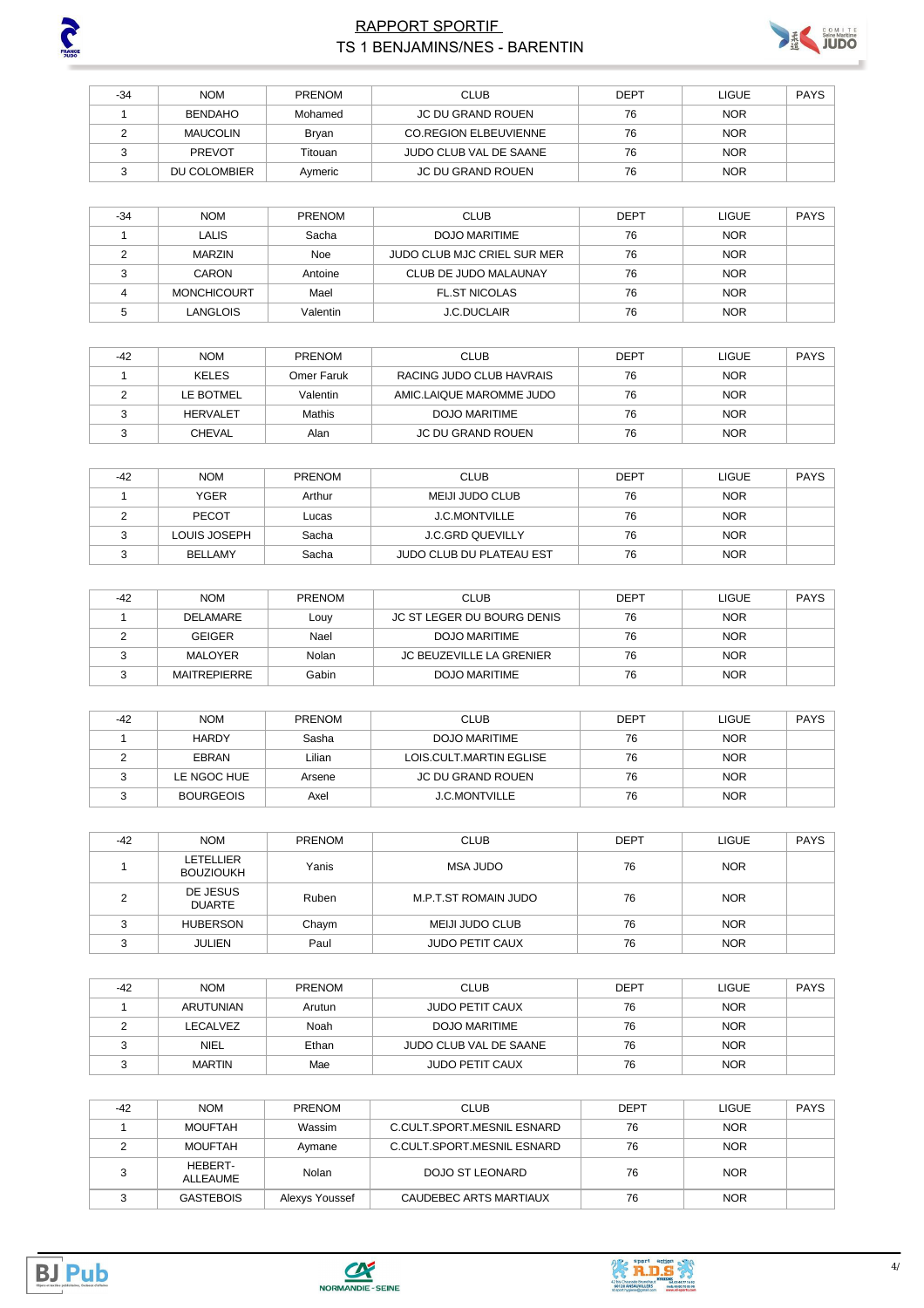

## **RAPPORT SPORTIF** TS 1 BENJAMINS/NES - BARENTIN



| $-42$ | <b>NOM</b>       | <b>PRENOM</b> | <b>CLUB</b>                 | <b>DEPT</b> | LIGUE      | <b>PAYS</b> |
|-------|------------------|---------------|-----------------------------|-------------|------------|-------------|
|       | LUCAS            | Kenzo         | JC ST LEGER DU BOURG DENIS  | 76          | <b>NOR</b> |             |
|       | <b>JOUET</b>     | Samuel        | <b>JUDO PERREY GUERRIER</b> | 76          | <b>NOR</b> |             |
|       | <b>YACOUBOV</b>  | Adam          | MSA JUDO                    | 76          | <b>NOR</b> |             |
|       | <b>DELORIERE</b> | Mael          | LE BUDOKAN JJJ LE HAVRE     | 76          | <b>NOR</b> |             |

| $-42$ | <b>NOM</b>         | <b>PRENOM</b> | <b>CLUB</b>                  | <b>DEPT</b> | <b>LIGUE</b> | <b>PAYS</b> |
|-------|--------------------|---------------|------------------------------|-------------|--------------|-------------|
|       | BATANTOU           | Marcus        | <b>JC ST ETIENNE ROUVRAY</b> | 76          | <b>NOR</b>   |             |
|       | DIF                | Rassim Riad   | RACING JUDO CLUB HAVRAIS     | 76          | <b>NOR</b>   |             |
|       | <b>CAVET</b>       | Evtan         | JC ROBERT LE DIABLE LA LONDE | 76          | <b>NOR</b>   |             |
|       | <b>DOUBREMELLE</b> | Baptiste      | <b>JUDO CLUB BOOS</b>        | 76          | <b>NOR</b>   |             |

| Gr1 M<br>B+42kg | <b>NOM</b>         | <b>PRENOM</b> | <b>CLUB</b>                | DEPT | <b>LIGUE</b> | PAYS |
|-----------------|--------------------|---------------|----------------------------|------|--------------|------|
|                 | LELOUARD           | Camille       | JC ST LEGER DU BOURG DENIS | 76   | <b>NOR</b>   |      |
|                 | DELAHAYE           | Issa          | JC ST LEGER DU BOURG DENIS | 76   | <b>NOR</b>   |      |
|                 | <b>LUCIA</b>       | Maxandre      | <b>JUDO CLUB OISSEL</b>    | 76   | <b>NOR</b>   |      |
|                 | <b>TOMASZEWSKI</b> | Matieu        | DOJO MARITIME              | 76   | <b>NOR</b>   |      |

| Gr <sub>2</sub> M<br>B+42kg | <b>NOM</b>                          | PRENOM  | <b>CLUB</b>                 | DEPT | <b>LIGUE</b> | <b>PAYS</b> |
|-----------------------------|-------------------------------------|---------|-----------------------------|------|--------------|-------------|
|                             | THEROND                             | Antoine | <b>JUDO PERREY GUERRIER</b> | 76   | <b>NOR</b>   |             |
|                             | SENECAL                             | Andgel  | <b>JC BACQUEVILLAIS</b>     | 76   | <b>NOR</b>   |             |
| ີ                           | <b>GOMBA LOUIS</b><br>JEAN          | Noah    | <b>JUDO CLUB OISSEL</b>     | 76   | <b>NOR</b>   |             |
| ີ                           | <b>VANDEKERCKHOVE</b><br><b>OUK</b> | Veasna  | CLUB DE JUDO MALAUNAY       | 76   | <b>NOR</b>   |             |

| Gr3 M<br>B+42kg | <b>NOM</b>     | <b>PRENOM</b> | <b>CLUB</b>              | <b>DEPT</b> | <b>LIGUE</b> | <b>PAYS</b> |
|-----------------|----------------|---------------|--------------------------|-------------|--------------|-------------|
|                 | <b>GROULT</b>  | Camille       | A AMICALE COURONNAIS     | 76          | <b>NOR</b>   |             |
|                 | DIR MELAIZI    | Riadh         | <b>FOYER BERNANOS</b>    | 76          | <b>NOR</b>   |             |
|                 | <b>BOY</b>     | Anatole       | ASCSS - JUDO SERVAVILLE  | 76          | <b>NOR</b>   |             |
|                 | <b>BELARBI</b> | Yahia         | HAVRE ATHLETIC CLUB JUDO | 76          | <b>NOR</b>   |             |

| Gr4 M<br>B+42kg | <b>NOM</b>     | PRENOM  | <b>CLUB</b>              | <b>DEPT</b> | LIGUE      | <b>PAYS</b> |
|-----------------|----------------|---------|--------------------------|-------------|------------|-------------|
|                 | <b>GELOIAN</b> | Edgar   | HAVRE ATHLETIC CLUB JUDO | 76          | <b>NOR</b> |             |
|                 | <b>CHEMIN</b>  | Evan    | CLUB DE JUDO MALAUNAY    | 76          | <b>NOR</b> |             |
| ີ               | MOUILHADE      | Jean    | <b>J.C.ROUENNAIS</b>     | 76          | <b>NOR</b> |             |
|                 | MARCHAND       | Clement | CLUB DE JUDO MALAUNAY    | 76          | <b>NOR</b> |             |

| Gr5 M<br>B+42kg | <b>NOM</b>      | <b>PRENOM</b> | <b>CLUB</b>                 | <b>DEPT</b> | <b>LIGUE</b> | PAYS |
|-----------------|-----------------|---------------|-----------------------------|-------------|--------------|------|
|                 | <b>BIALEK</b>   | Arthur        | <b>JUDO PERREY GUERRIER</b> | 76          | <b>NOR</b>   |      |
|                 | <b>ACHER</b>    | Nathan        | DOJO MARITIME               | 76          | <b>NOR</b>   |      |
|                 | <b>GIBERT</b>   | Guilhem       | ASCSS - JUDO SERVAVILLE     | 76          | <b>NOR</b>   |      |
|                 | <b>GOUMEAUX</b> | Neo           | <b>J.C ENVERMEUDOIS</b>     | 76          | <b>NOR</b>   |      |

| Gr6 M<br>$B+42kq$ | <b>NOM</b>     | <b>PRENOM</b> | <b>CLUB</b>                     | <b>DEPT</b> | <b>LIGUE</b> | <b>PAYS</b> |
|-------------------|----------------|---------------|---------------------------------|-------------|--------------|-------------|
|                   | <b>MOERMAN</b> | Gabin         | U.SPORTIVE DE LA PRESQUILE      | 76          | <b>NOR</b>   |             |
|                   | NAGATI         | Noeh          | <b>J.C.ROUENNAIS</b>            | 76          | <b>NOR</b>   |             |
|                   | <b>PINTO</b>   | Marius        | <b>JC BONDEVILLAIS</b>          | 76          | <b>NOR</b>   |             |
|                   | <b>QUENTIN</b> | Leo           | <b>JUDO CLUB VARENGEVILLAIS</b> | 76          | <b>NOR</b>   |             |